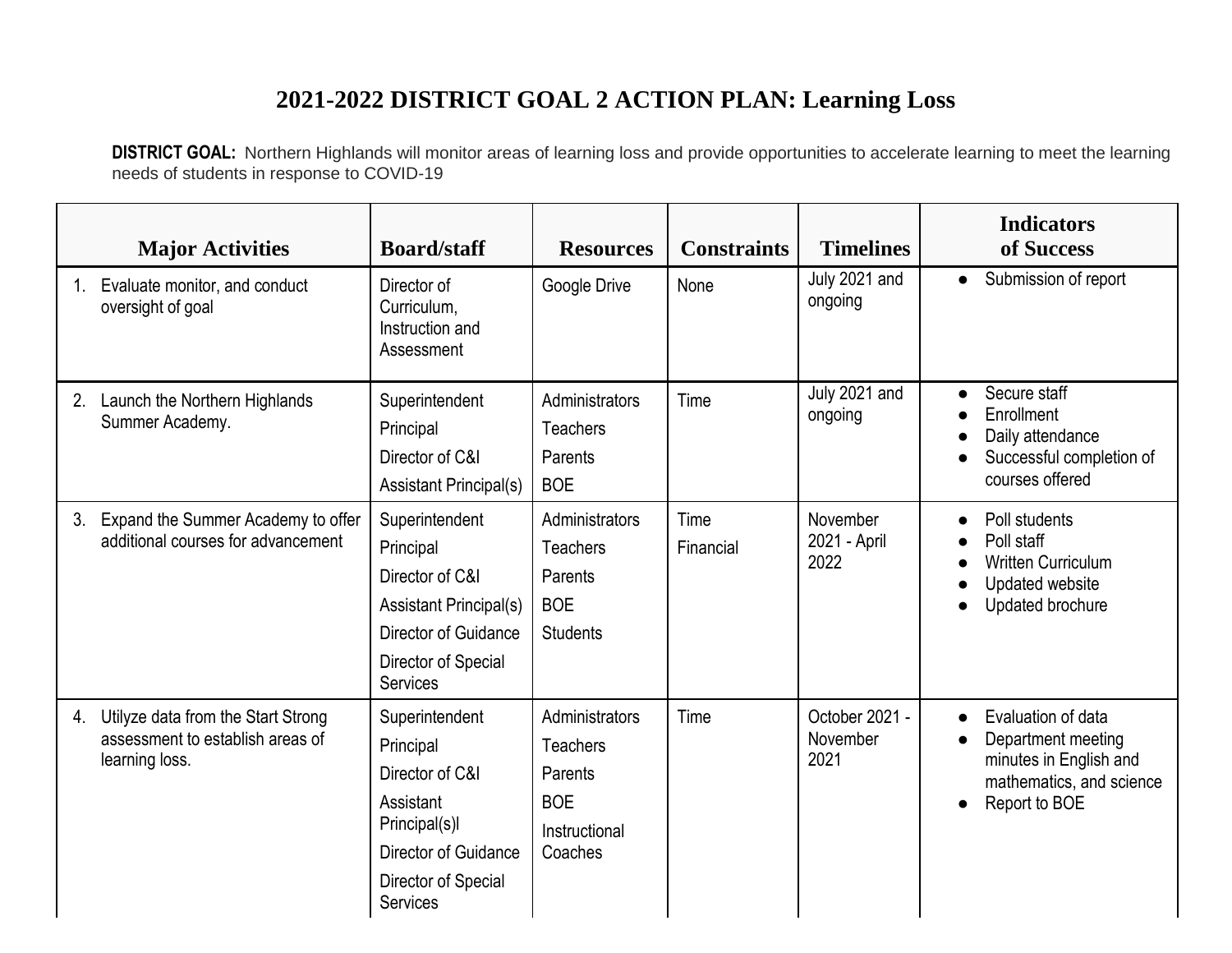| 5. | Develop learning plans and modify<br>curriculum to accelerate learning<br>through skill development (English,<br>math, and science teachers). | Superintendent<br>Principal<br>Director of C&I<br><b>Assistant Principal(s)</b><br>Director of Guidance<br>Director of Special<br>Services        | Administrators<br><b>Teachers</b><br>Parents<br><b>BOE</b><br>Instructional<br>Coaches                    | Time              | July 2021 and<br>ongoing | Modify assessments and<br>unit plans                                                                                                                            |
|----|-----------------------------------------------------------------------------------------------------------------------------------------------|---------------------------------------------------------------------------------------------------------------------------------------------------|-----------------------------------------------------------------------------------------------------------|-------------------|--------------------------|-----------------------------------------------------------------------------------------------------------------------------------------------------------------|
| 6. | Develop a calendar of collaboration<br>opportunities for staff to develop<br>performance assessments.                                         | Superintendent<br>Principal<br>Director of C&I<br><b>Assistant Principal(s)</b><br>Director of Guidance<br>Director of Special<br>Services        | Administrators<br><b>Teachers</b><br>Parents<br><b>BOE</b><br>Instructional<br>Coaches                    | Time              | July 2021 and<br>ongoing | Annual School Calendar<br>Comprehensive PD Plan<br>Scheduled professional<br>development chart<br>Department meetings                                           |
| 7. | Revamp Title One programs and<br>expand tutoring to schoolwide                                                                                | Superintendent<br>Principal<br>Director of C&I<br><b>Assistant Principal(s)</b><br>Director of Guidance<br>Director of Special<br>Services        | Administrators<br><b>Teachers</b><br>Parents<br><b>BOE</b><br>Instructional<br>Coaches<br><b>Students</b> | Time<br>Financial | July 2021 and<br>ongoing | Rewrite and approved the<br>revised job description<br>Appoint teachers<br>Gather data regarding the<br>number of students and<br>progress<br>Attendance Report |
| 8. | Establish a committee on assessment<br>practices                                                                                              | Superintendent<br>Principal<br>Director of C&I<br><b>Assistant Principal(s)</b><br>Director of Guidance<br>Director of Special<br><b>Services</b> | Administrators<br><b>Teachers</b><br>Parents<br><b>BOE</b><br>Instructional<br>Coaches<br><b>Students</b> | Time              | June 2021 and<br>ongoing | Create a PLC on<br>$\bullet$<br>Assessment practices<br>PLC report<br>Instructional coach report                                                                |